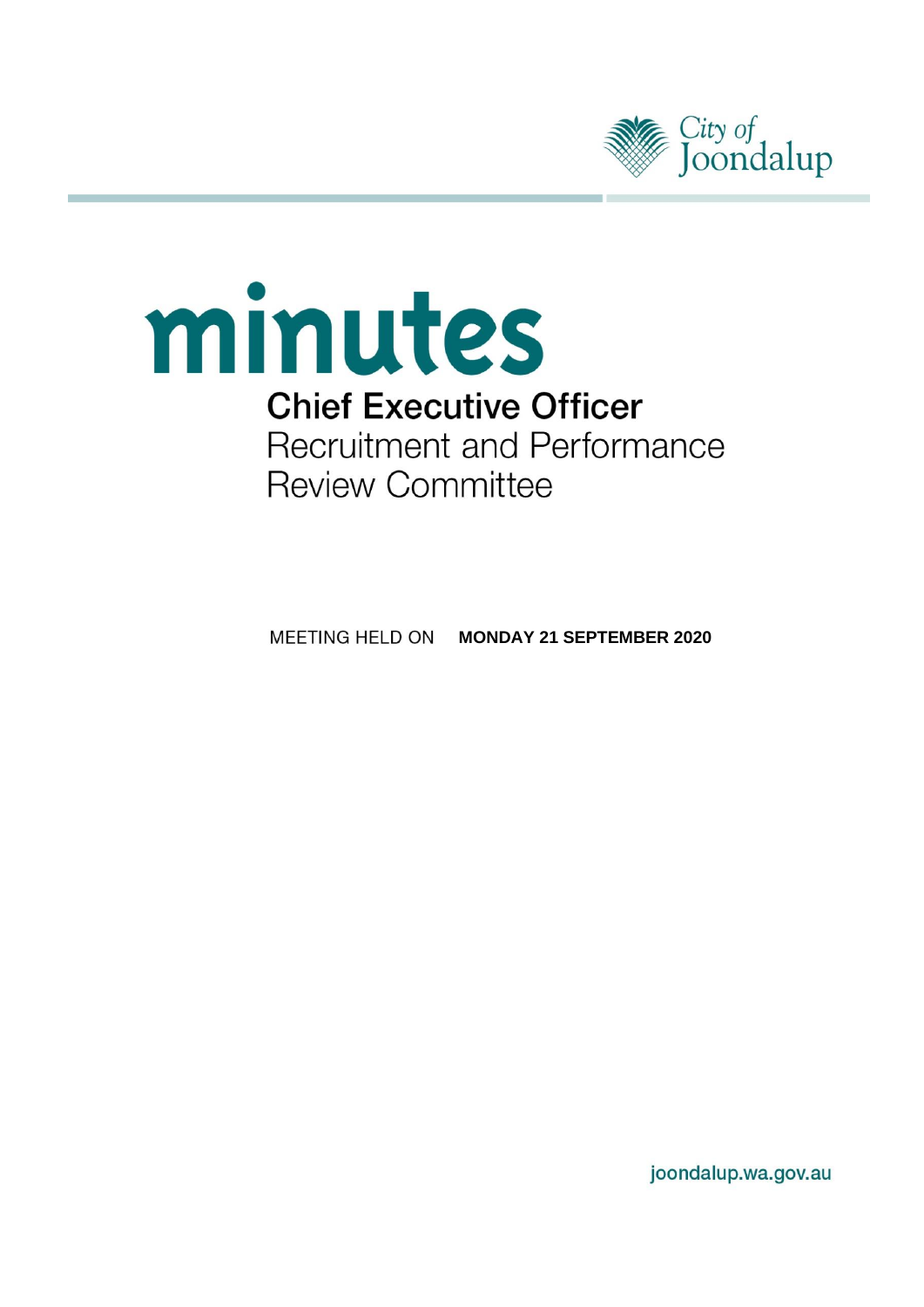# **TABLE OF CONTENTS**

| Item No.    | <b>Title</b>                                                                                        | Page No. |
|-------------|-----------------------------------------------------------------------------------------------------|----------|
|             | <b>Declaration of Opening</b>                                                                       | 3        |
|             | <b>Declarations of Interest</b>                                                                     | 4        |
|             | Apologies / Leave of absence                                                                        | 5        |
|             | <b>Confirmation of Minutes</b>                                                                      | 5        |
|             | Announcements by the Presiding Member without discussion                                            | 5        |
|             | Identification of matters for which the meeting may be closed<br>to the public                      | 7        |
|             | <b>Petitions and deputations</b>                                                                    | 7        |
|             | <b>Reports</b>                                                                                      | 8        |
| $\mathbf 1$ | Confidential – Appointment of Preferred Applicant for Position of<br><b>Chief Executive Officer</b> | 9        |
|             | Procedural Motion - That the Meeting Adjourn                                                        | 9        |
|             | <b>Resumption of Meeting</b>                                                                        | 11       |
|             | <b>Reports</b>                                                                                      | 12       |
| 1           | Confidential - Appointment of Preferred Applicant for Position of<br><b>Chief Executive Officer</b> | 13       |
|             | <b>Urgent Business</b>                                                                              | 15       |
|             | Motions of which previous notice has been given                                                     | 15       |
|             | <b>Requests for Reports for future consideration</b>                                                | 15       |
|             | <b>Closure</b>                                                                                      | 15       |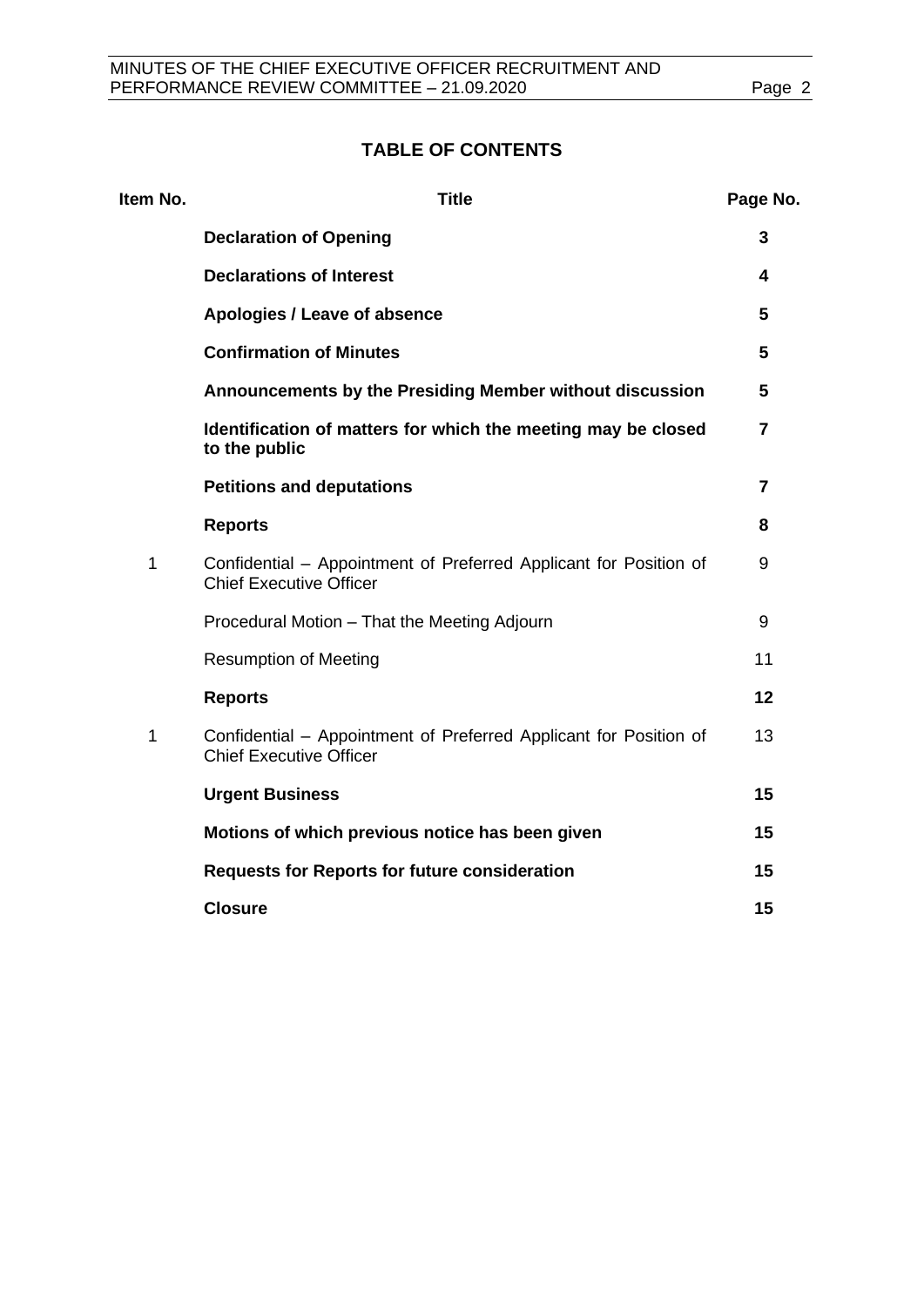# **CITY OF JOONDALUP**

## **MINUTES OF THE CHIEF EXECUTIVE OFFICER RECRUITMENT AND PERFORMANCE REVIEW COMMITTEE MEETING HELD IN CONFERENCE ROOM 1, JOONDALUP CIVIC CENTRE, BOAS AVENUE, JOONDALUP ON MONDAY 21 SEPTEMBER 2020.**

# **ATTENDANCE**

# **Committee Members**

Cr Russ Fishwick, JP *Presiding Member* Mayor Hon. Albert Jacob, JP *Deputy Presiding Member* Cr John Chester Cr Kerry Hollywood Cr Russell Poliwka Cr John Raftis Cr Philippa Taylor

# **Observers**

Cr Tom McLean, JP Cr Christine Hamilton-Prime, JP Cr John Logan Cr Suzanne Thompson

# **Officers**

| Mr Garry Hunt      | <b>Chief Executive Officer</b>         |
|--------------------|----------------------------------------|
| Mr Glenn Heaperman | <b>Manager Human Resource Services</b> |
| Mr Brad Sillence   | Manager Governance                     |

# **Guest**

Mr Geoff Blades Partner, Lester Blades

# <span id="page-2-0"></span>**DECLARATION OF OPENING**

The Presiding Member declared the meeting open at 6.01pm.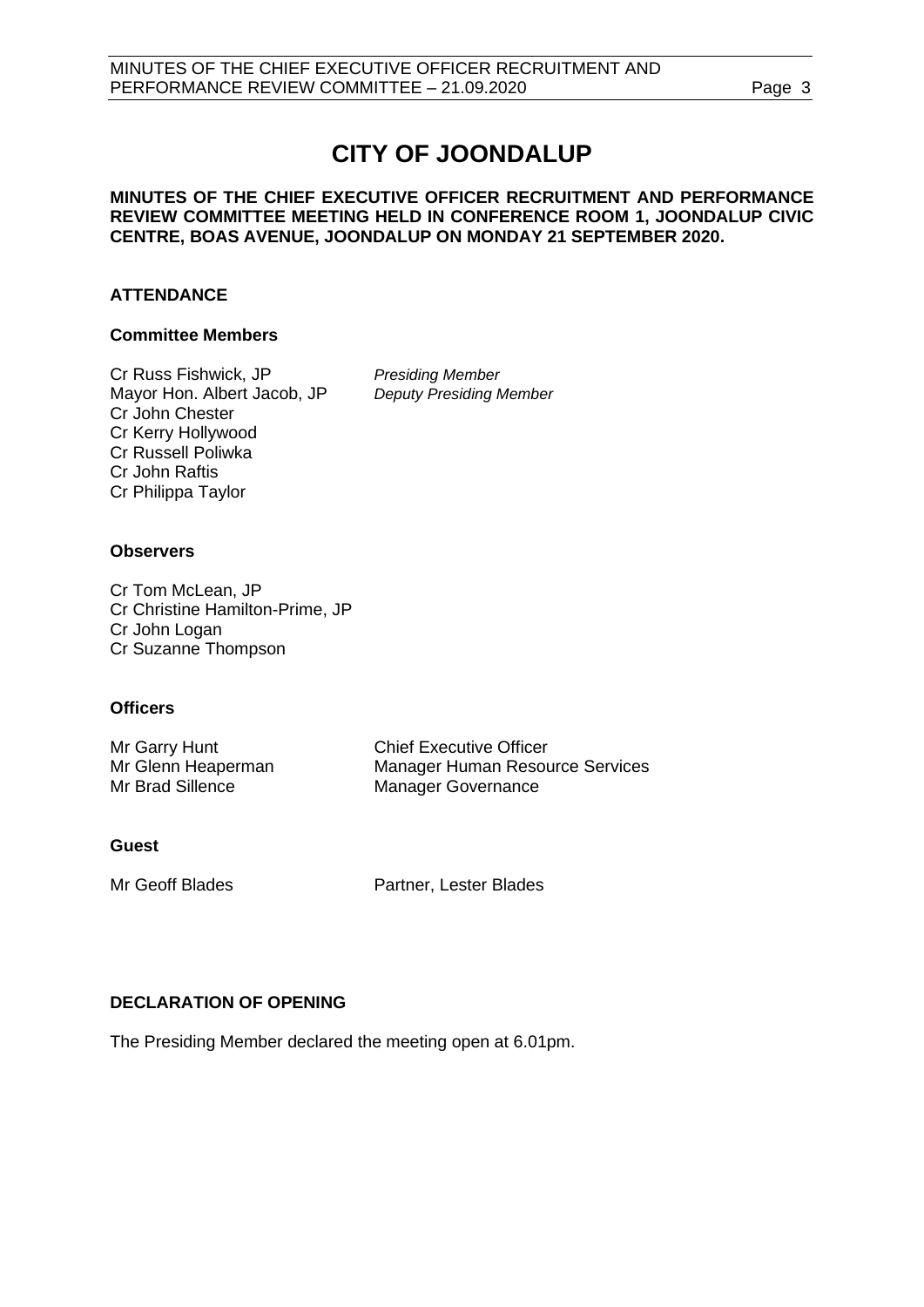# <span id="page-3-0"></span>**DECLARATIONS OF INTEREST**

# **Disclosures of interest affecting impartiality**

Elected Members (in accordance with Regulation 11 of the *Local Government [Rules of Conduct] Regulations 2007)* and employees (in accordance with the Code of Conduct) are required to declare any interest that may affect their impartiality in considering a matter. This declaration does not restrict any right to participate in or be present during the decision-making process. The Elected Member/employee is also encouraged to disclose the nature of the interest.

| <b>Name/Position</b>      | <b>Cr Russ Fishwick, JP.</b>                                   |
|---------------------------|----------------------------------------------------------------|
| <b>Item No./Subject</b>   | Item 1 - Confidential – Appointment of Preferred Applicant for |
|                           | Position of Chief Executive Officer.                           |
| <b>Nature of interest</b> | Interest that may affect impartiality.                         |
| <b>Extent of Interest</b> | The preferred applicant is known to Cr Fishwick.               |

| <b>Name/Position</b>      | Mayor Hon. Albert Jacob, JP.                                   |
|---------------------------|----------------------------------------------------------------|
| <b>Item No./Subject</b>   | Item 1 - Confidential – Appointment of Preferred Applicant for |
|                           | Position of Chief Executive Officer.                           |
| <b>Nature of interest</b> | Interest that may affect impartiality.                         |
| <b>Extent of Interest</b> | The preferred applicant is known to Mayor Jacob.               |

| <b>Name/Position</b>      | <b>Cr John Chester.</b>                                        |
|---------------------------|----------------------------------------------------------------|
| <b>Item No./Subject</b>   | Item 1 - Confidential – Appointment of Preferred Applicant for |
|                           | Position of Chief Executive Officer.                           |
| <b>Nature of interest</b> | Interest that may affect impartiality.                         |
| <b>Extent of Interest</b> | The preferred applicant is known to Cr Chester.                |

| Cr Kerry Hollywood.                                            |
|----------------------------------------------------------------|
| Item 1 - Confidential – Appointment of Preferred Applicant for |
| Position of Chief Executive Officer.                           |
| Interest that may affect impartiality.                         |
| The preferred applicant is known to Cr Hollywood.              |
|                                                                |

| <b>Name/Position</b>      | Cr Tom McLean, JP.                                             |
|---------------------------|----------------------------------------------------------------|
| <b>Item No./Subject</b>   | Item 1 - Confidential – Appointment of Preferred Applicant for |
|                           | Position of Chief Executive Officer.                           |
| <b>Nature of interest</b> | Interest that may affect impartiality.                         |
| <b>Extent of Interest</b> | The preferred applicant is known to Cr McLean.                 |

| <b>Name/Position</b>      | <b>Cr Philippa Taylor.</b>                                     |
|---------------------------|----------------------------------------------------------------|
| <b>Item No./Subject</b>   | Item 1 - Confidential – Appointment of Preferred Applicant for |
|                           | Position of Chief Executive Officer.                           |
| <b>Nature of interest</b> | Interest that may affect impartiality.                         |
| <b>Extent of Interest</b> | The preferred applicant is known to Cr Taylor.                 |

| <b>Name/Position</b>      | Mr Garry Hunt, Chief Executive Officer.                        |
|---------------------------|----------------------------------------------------------------|
| <b>Item No./Subject</b>   | Item 1 - Confidential – Appointment of Preferred Applicant for |
|                           | Position of Chief Executive Officer.                           |
| <b>Nature of interest</b> | Interest that may affect impartiality.                         |
| <b>Extent of Interest</b> | The preferred applicant is known to Mr Hunt.                   |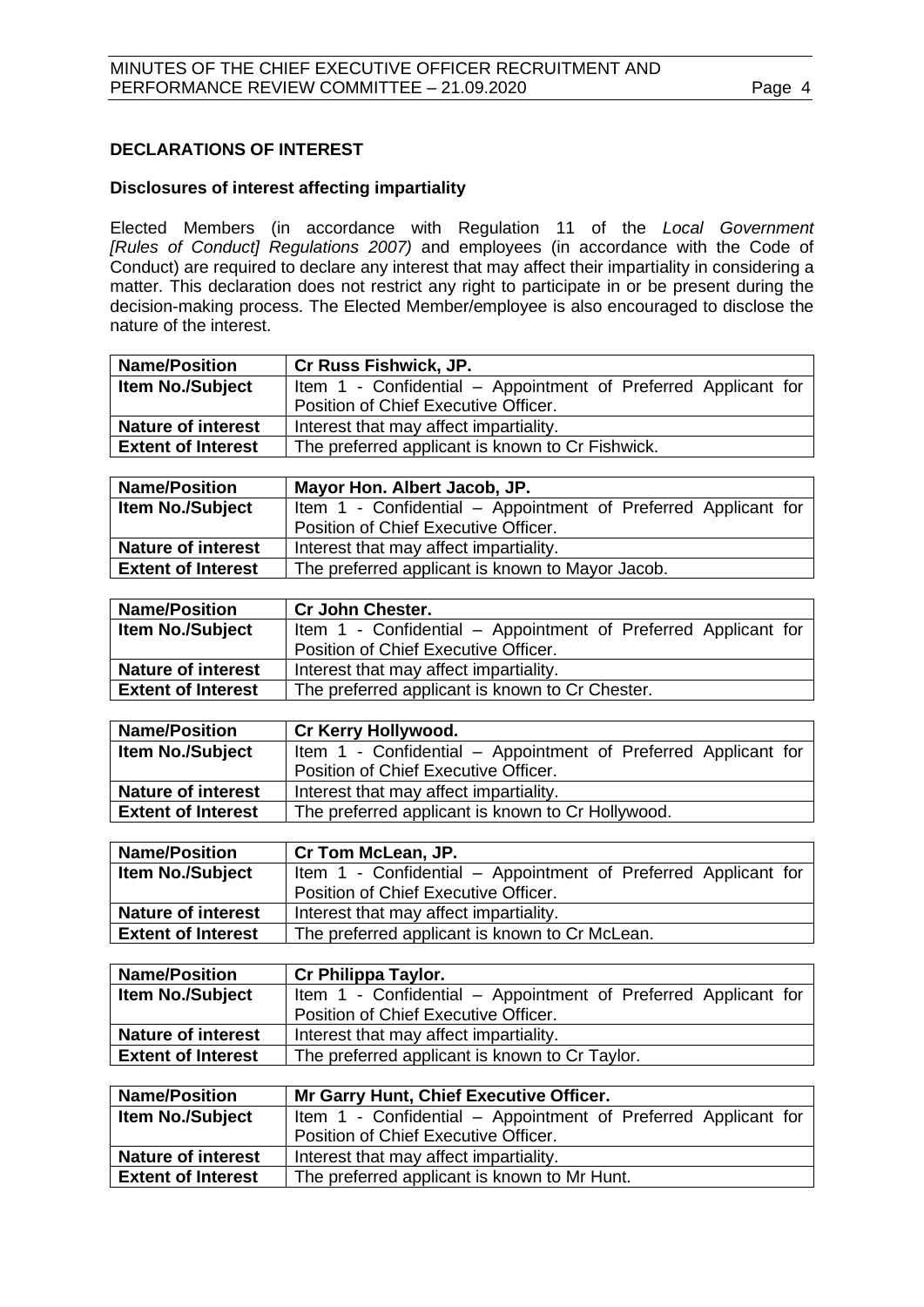|--|

| <b>Name/Position</b>      | Mr Garry Hunt, Chief Executive Officer.                              |
|---------------------------|----------------------------------------------------------------------|
| <b>Item No./Subject</b>   | Item 1 - Confidential – Appointment of Preferred Applicant for       |
|                           | Position of Chief Executive Officer.                                 |
| <b>Nature of interest</b> | Interest that may affect impartiality.                               |
| <b>Extent of Interest</b> | Mr Hunt is the current Chief Executive Officer. His contract expires |
|                           | on 18 December 2020 and is not an applicant.                         |

# <span id="page-4-0"></span>**APOLOGIES / LEAVE OF ABSENCE**

### **Leave of Absence previously approved**

<span id="page-4-1"></span>Cr Suzanne Thompson 5 to 11 October 2020 inclusive.

# **CONFIRMATION OF MINUTES**

MINUTES OF THE CHIEF EXECUTIVE OFFICER RECRUITMENT AND PERFORMANCE REVIEW COMMITTEE HELD ON 24 SEPTEMBER 2019

**MOVED Cr Chester, SECONDED Mayor Jacob that the minutes of the meeting of the Chief Executive Officer Recruitment and Performance Review Committee held on 24 September 2019 be confirmed as a true and correct record.**

### **The Motion was Put and CARRIED (7/0)**

**In favour of the Motion:** Cr Fishwick, Mayor Jacob, Crs Chester, Hollywood, Poliwka, Raftis and Taylor.

### MINUTES OF THE SPECIAL CHIEF EXECUTIVE OFFICER RECRUITMENT AND PERFORMANCE REVIEW COMMITTEE HELD ON 4 NOVEMBER 2019

**MOVED Cr Chester, SECONDED Mayor Jacob that the minutes of the special meeting of the Chief Executive Officer Recruitment and Performance Review Committee held on 4 November 2019 be confirmed as a true and correct record.**

### **The Motion was Put and CARRIED (7/0)**

**In favour of the Motion:** Cr Fishwick, Mayor Jacob, Crs Chester, Hollywood, Poliwka, Raftis and Taylor.

# MINUTES OF THE SPECIAL CHIEF EXECUTIVE OFFICER RECRUITMENT AND PERFORMANCE REVIEW COMMITTEE HELD ON 4 FEBRUARY 2020

**MOVED Cr Chester, SECONDED Mayor Jacob that the minutes of the special meeting of the Chief Executive Officer Recruitment and Performance Review Committee held on 4 February 2020 be confirmed as a true and correct record.**

# **The Motion was Put and CARRIED (7/0)**

**In favour of the Motion:** Cr Fishwick, Mayor Jacob, Crs Chester, Hollywood, Poliwka, Raftis and Taylor.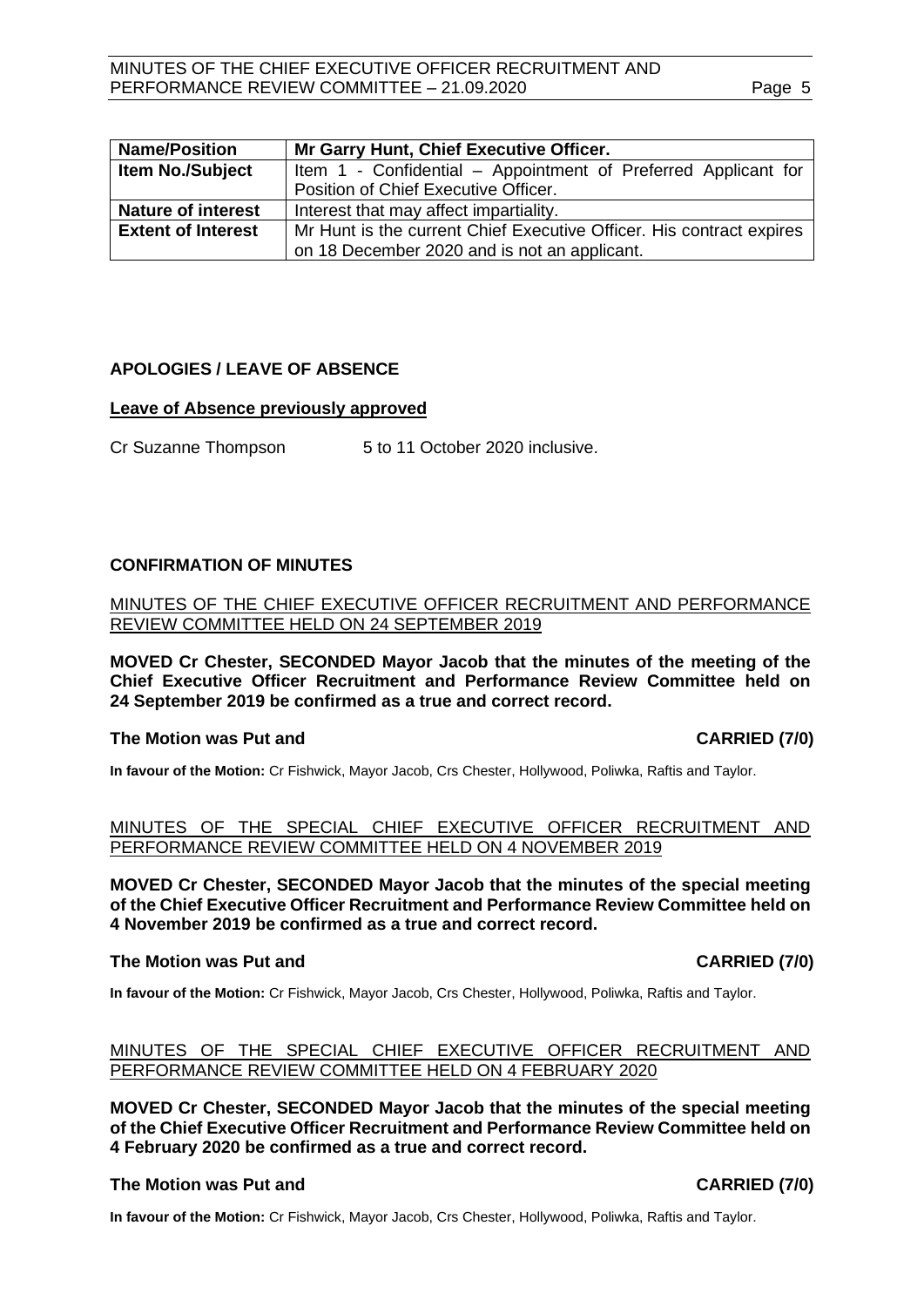# MINUTES OF THE CHIEF EXECUTIVE OFFICER RECRUITMENT AND PERFORMANCE REVIEW COMMITTEE - 21.09.2020 Page 6

# MINUTES OF THE SPECIAL CHIEF EXECUTIVE OFFICER RECRUITMENT AND PERFORMANCE REVIEW COMMITTEE HELD ON 14 APRIL 2020 AND RESUMED ON 4 JUNE 2020

**MOVED Cr Chester, SECONDED Mayor Jacob that the minutes of the special meeting of the Chief Executive Officer Recruitment and Performance Review Committee held on 14 April 2020 and resumed on 4 June 2020 be confirmed as a true and correct record.**

# **The Motion was Put and CARRIED (7/0)**

**In favour of the Motion:** Cr Fishwick, Mayor Jacob, Crs Chester, Hollywood, Poliwka, Raftis and Taylor.

# MINUTES OF THE SPECIAL CHIEF EXECUTIVE OFFICER RECRUITMENT AND PERFORMANCE REVIEW COMMITTEE HELD ON 14 JULY 2020

**MOVED Cr Chester, SECONDED Mayor Jacob that the minutes of the special meeting of the Chief Executive Officer Recruitment and Performance Review Committee held on 14 July 2020 be confirmed as a true and correct record.**

# **The Motion was Put and CARRIED (7/0)**

**In favour of the Motion:** Cr Fishwick, Mayor Jacob, Crs Chester, Hollywood, Poliwka, Raftis and Taylor.

# MINUTES OF THE SPECIAL CHIEF EXECUTIVE OFFICER RECRUITMENT AND PERFORMANCE REVIEW COMMITTEE HELD ON 11 AUGUST 2020

**MOVED Cr Chester, SECONDED Mayor Jacob that the minutes of the special meeting of the Chief Executive Officer Recruitment and Performance Review Committee held on 11 August 2020 be confirmed as a true and correct record.**

# **The Motion was Put and CARRIED (7/0)**

**In favour of the Motion:** Cr Fishwick, Mayor Jacob, Crs Chester, Hollywood, Poliwka, Raftis and Taylor.

# MINUTES OF THE SPECIAL CHIEF EXECUTIVE OFFICER RECRUITMENT AND PERFORMANCE REVIEW COMMITTEE HELD ON 25 AUGUST 2020 AND RESUMED ON 9 SEPTEMBER 2020

**MOVED Cr Chester, SECONDED Mayor Jacob that the minutes of the special meeting of the Chief Executive Officer Recruitment and Performance Review Committee held on 25 August 2020 and resumed on 9 September 2020 be confirmed as a true and correct record.**

# **The Motion was Put and CARRIED (7/0)**

**In favour of the Motion:** Cr Fishwick, Mayor Jacob, Crs Chester, Hollywood, Poliwka, Raftis and Taylor.

# **ANNOUNCEMENTS BY THE PRESIDING MEMBER WITHOUT DISCUSSION**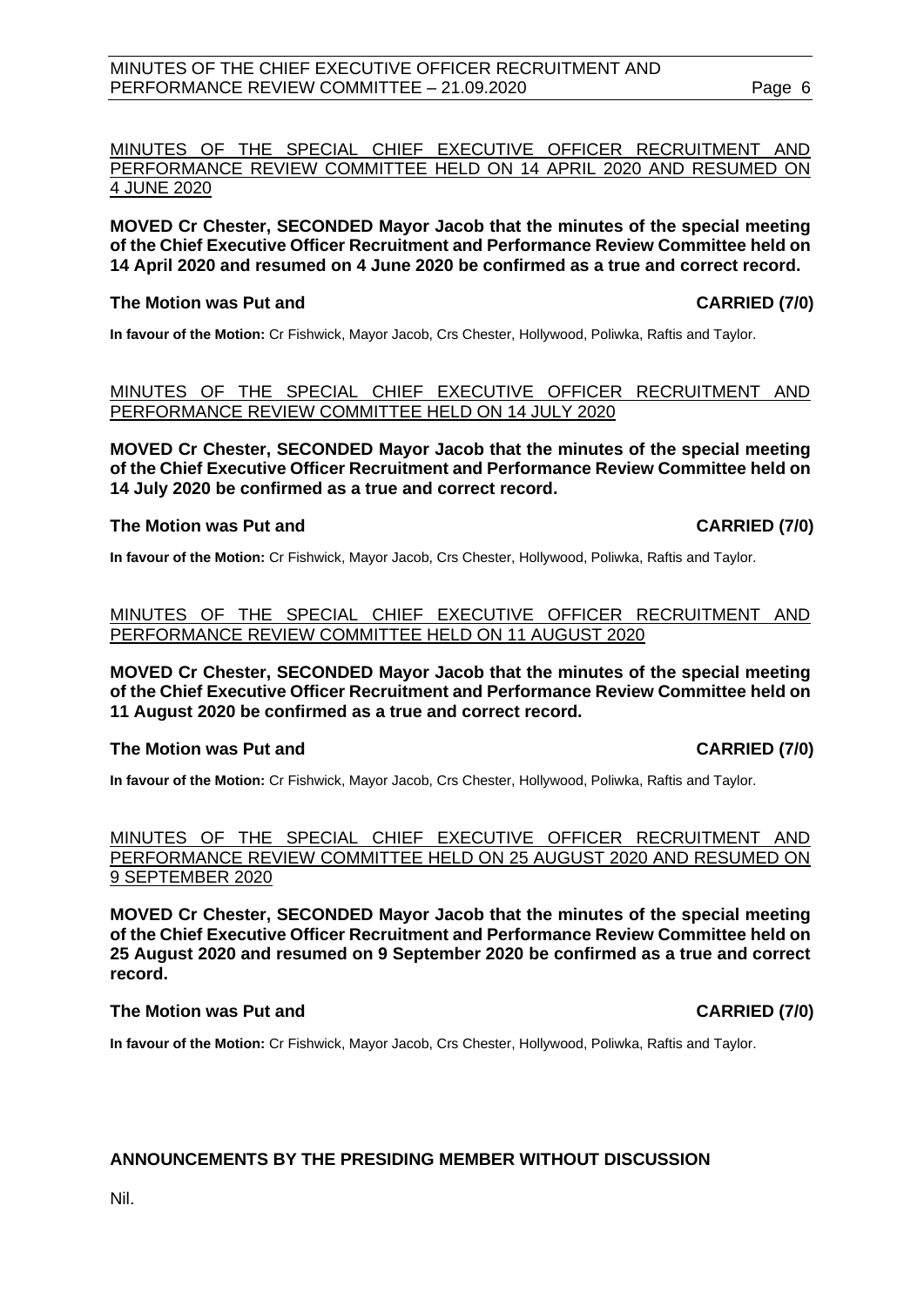# <span id="page-6-0"></span>**IDENTIFICATION OF MATTERS FOR WHICH THE MEETING MAY BE CLOSED TO THE PUBLIC**

In accordance with Clause 5.2 of the City's *Meeting Procedures Local Law 2013*, this meeting was not open to the public.

# <span id="page-6-1"></span>**PETITIONS AND DEPUTATIONS**

Nil.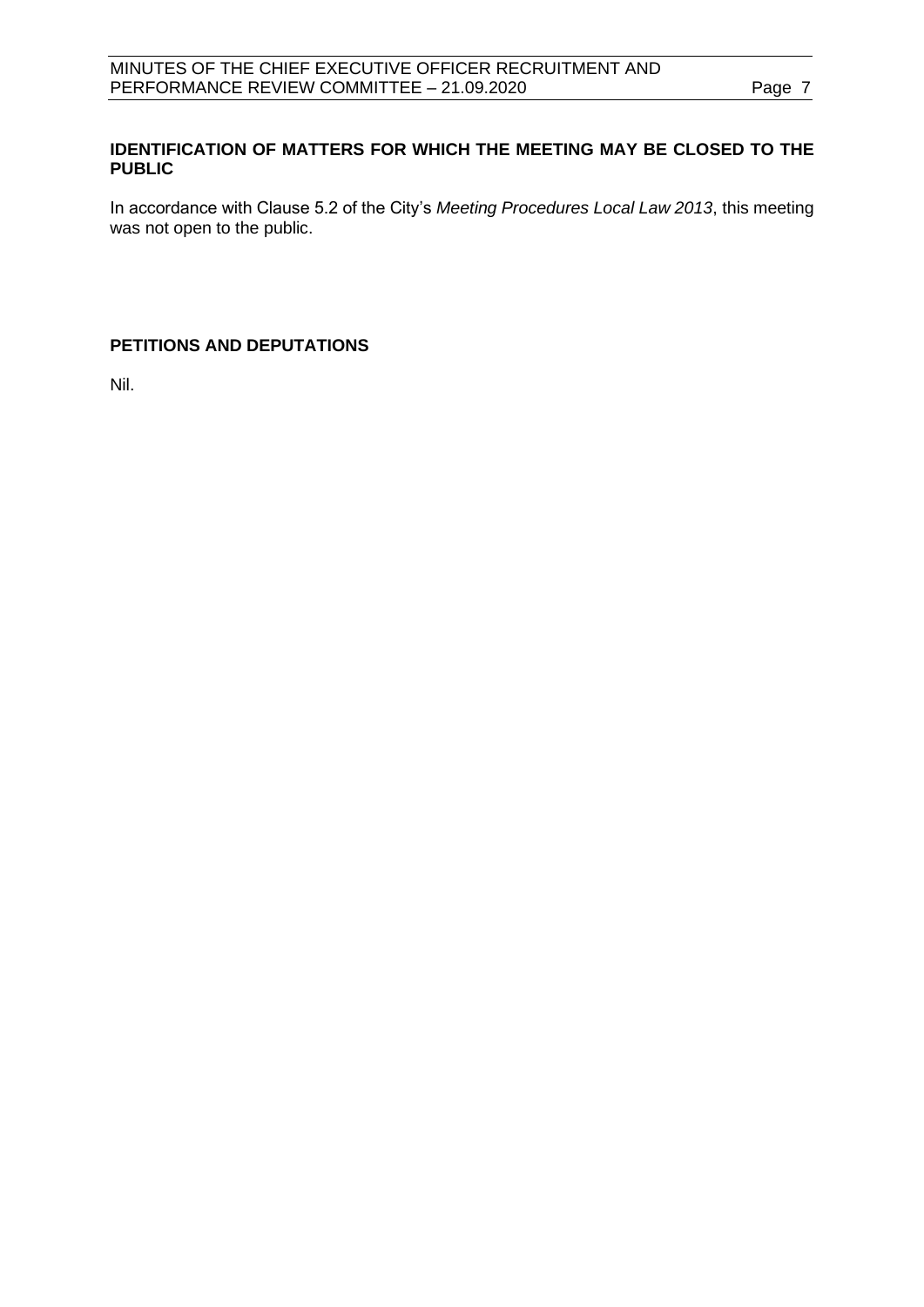# <span id="page-7-0"></span>**REPORTS**

# **Disclosures of interest affecting impartiality**

| <b>Name/Position</b>                            | Cr Russ Fishwick, JP.                                                                                  |
|-------------------------------------------------|--------------------------------------------------------------------------------------------------------|
| <b>Item No./Subject</b>                         | Item 1 - Confidential - Appointment of Preferred Applicant for                                         |
|                                                 | Position of Chief Executive Officer.                                                                   |
| <b>Nature of interest</b>                       | Interest that may affect impartiality.                                                                 |
| <b>Extent of Interest</b>                       | The preferred applicant is known to Cr Fishwick.                                                       |
|                                                 |                                                                                                        |
| <b>Name/Position</b>                            | Mayor Hon. Albert Jacob, JP.                                                                           |
| Item No./Subject                                | Item 1 - Confidential - Appointment of Preferred Applicant for                                         |
|                                                 | Position of Chief Executive Officer.                                                                   |
| <b>Nature of interest</b>                       | Interest that may affect impartiality.                                                                 |
| <b>Extent of Interest</b>                       | The preferred applicant is known to Mayor Jacob.                                                       |
|                                                 |                                                                                                        |
| <b>Name/Position</b>                            | <b>Cr John Chester.</b>                                                                                |
| Item No./Subject                                | Item 1 - Confidential - Appointment of Preferred Applicant for                                         |
|                                                 | Position of Chief Executive Officer.                                                                   |
| Nature of interest<br><b>Extent of Interest</b> | Interest that may affect impartiality.                                                                 |
|                                                 | The preferred applicant is known to Cr Chester.                                                        |
| <b>Name/Position</b>                            | Cr Kerry Hollywood.                                                                                    |
| <b>Item No./Subject</b>                         | Item 1 - Confidential - Appointment of Preferred Applicant for                                         |
|                                                 | Position of Chief Executive Officer.                                                                   |
| <b>Nature of interest</b>                       | Interest that may affect impartiality.                                                                 |
| <b>Extent of Interest</b>                       | The preferred applicant is known to Cr Hollywood.                                                      |
|                                                 |                                                                                                        |
|                                                 |                                                                                                        |
| <b>Name/Position</b>                            | Cr Tom McLean, JP.                                                                                     |
| Item No./Subject                                | Item 1 - Confidential - Appointment of Preferred Applicant for                                         |
|                                                 | Position of Chief Executive Officer.                                                                   |
| <b>Nature of interest</b>                       | Interest that may affect impartiality.                                                                 |
| <b>Extent of Interest</b>                       | The preferred applicant is known to Cr McLean.                                                         |
|                                                 |                                                                                                        |
| <b>Name/Position</b>                            | Cr Philippa Taylor.                                                                                    |
| Item No./Subject                                | Item 1 - Confidential - Appointment of Preferred Applicant for                                         |
|                                                 | Position of Chief Executive Officer.                                                                   |
| <b>Nature of interest</b>                       | Interest that may affect impartiality.                                                                 |
| <b>Extent of Interest</b>                       | The preferred applicant is known to Cr Taylor.                                                         |
|                                                 |                                                                                                        |
| <b>Name/Position</b>                            | Mr Garry Hunt, Chief Executive Officer.                                                                |
| <b>Item No./Subject</b>                         | Item 1 - Confidential - Appointment of Preferred Applicant for<br>Position of Chief Executive Officer. |
| <b>Nature of interest</b>                       |                                                                                                        |
| <b>Extent of Interest</b>                       | Interest that may affect impartiality.                                                                 |
|                                                 | The preferred applicant is known to Mr Hunt.                                                           |
| <b>Name/Position</b>                            | <b>Mr Garry Hunt, Chief Executive Officer.</b>                                                         |
| <b>Item No./Subject</b>                         | Item 1 - Confidential - Appointment of Preferred Applicant for                                         |
|                                                 | Position of Chief Executive Officer.                                                                   |
| <b>Nature of interest</b>                       | Interest that may affect impartiality.                                                                 |
| <b>Extent of Interest</b>                       | Mr Hunt is the current Chief Executive Officer. His contract expires                                   |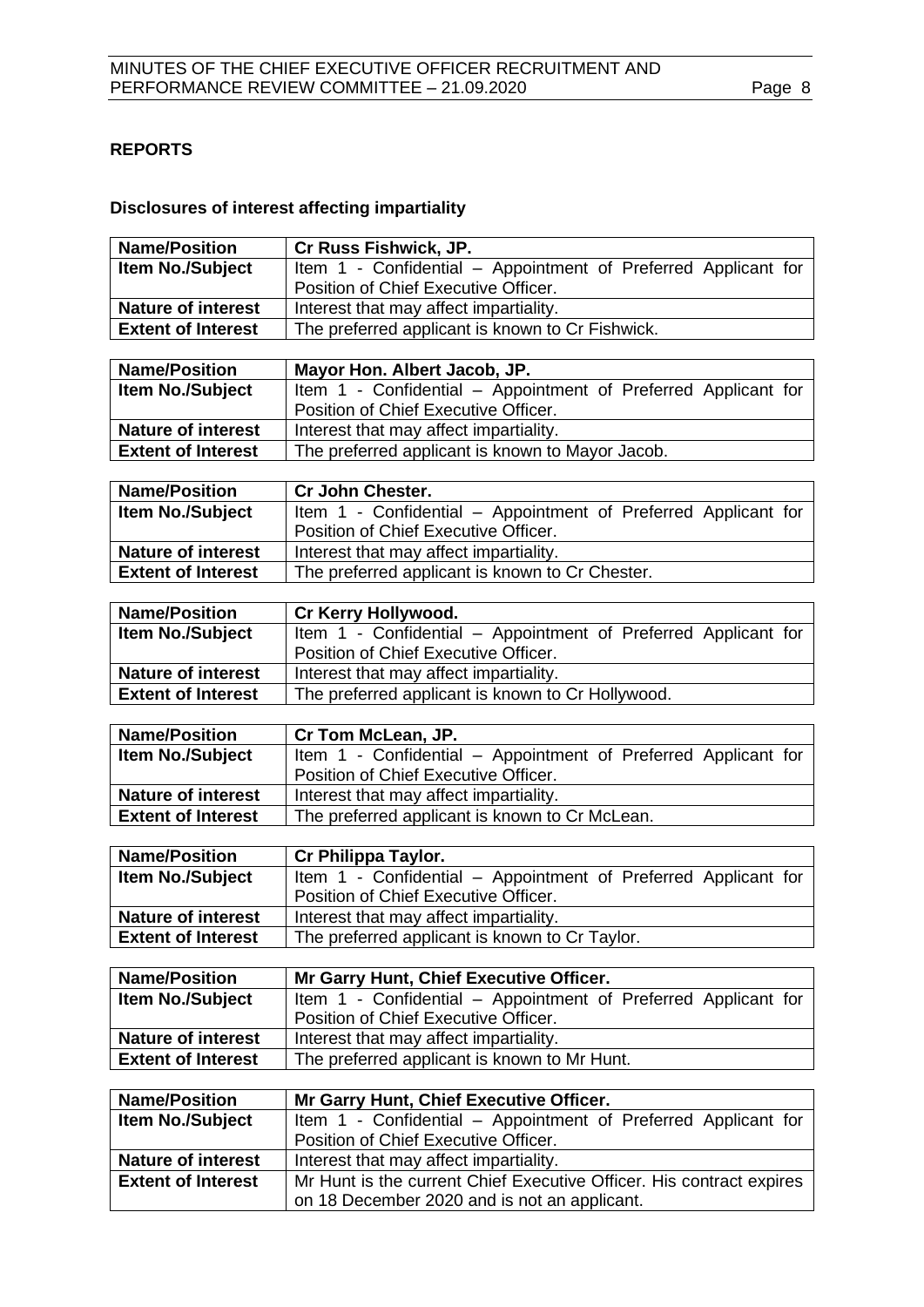<span id="page-8-0"></span>

| <b>ITEM1</b> | <b>CONFIDENTIAL - APPOINTMENT OF PREFERRED</b>   |
|--------------|--------------------------------------------------|
|              | <b>APPLICANT FOR POSITION OF CHIEF EXECUTIVE</b> |
|              | <b>OFFICER</b>                                   |

| <b>WARD</b>                           | All                                                                                                                                                                                                 |                                                                                                                                                                                                                                                      |  |
|---------------------------------------|-----------------------------------------------------------------------------------------------------------------------------------------------------------------------------------------------------|------------------------------------------------------------------------------------------------------------------------------------------------------------------------------------------------------------------------------------------------------|--|
| <b>RESPONSIBLE</b><br><b>DIRECTOR</b> | Mr Garry Hunt<br>Office of the CEO                                                                                                                                                                  |                                                                                                                                                                                                                                                      |  |
| <b>FILE NUMBER</b>                    | 74574                                                                                                                                                                                               |                                                                                                                                                                                                                                                      |  |
| <b>ATTACHMENT</b>                     | Attachment 1<br>Attachment 2<br>Attachment 3                                                                                                                                                        | <b>Applicant Recommendation Report</b><br><b>Proposed Contract of Employment</b><br><b>Curriculum Vitae of Preferred Applicant</b><br>(Please Note: The Report and Attachments are confidential<br>and will appear in the official Minute Book only) |  |
| <b>AUTHORITY / DISCRETION</b>         | Executive - The substantial direction setting and oversight<br>role of Council, such as adopting plans and reports,<br>accepting tenders, directing operations, setting<br>and<br>amending budgets. |                                                                                                                                                                                                                                                      |  |

This report is confidential in accordance with Section 5.23(2)(e)(iii) of the *Local Government Act 1995*, which permits the meeting to be closed to the public for business relating to the following:

*Information about the business, professional, commercial or financial affairs of a person.*

A full report was provided to elected members under separate cover. The report is not for publication.

### <span id="page-8-1"></span>**PROCEDURAL MOTION – THAT THE MEETING ADJOURN**

**MOVED Cr Fishwick, SECONDED Cr Hollywood that the meeting of the Chief Executive Officer Recruitment and Performance Review Committee BE ADJOURNED until such time as elected members have concluded their informal meeting with the preferred applicant for the position of Chief Executive Officer.** 

# **The Motion was Put and CARRIED (7/0)**

**In favour of the Motion:** Cr Fishwick, Mayor Jacob, Crs Chester, Hollywood, Poliwka, Raftis and Taylor.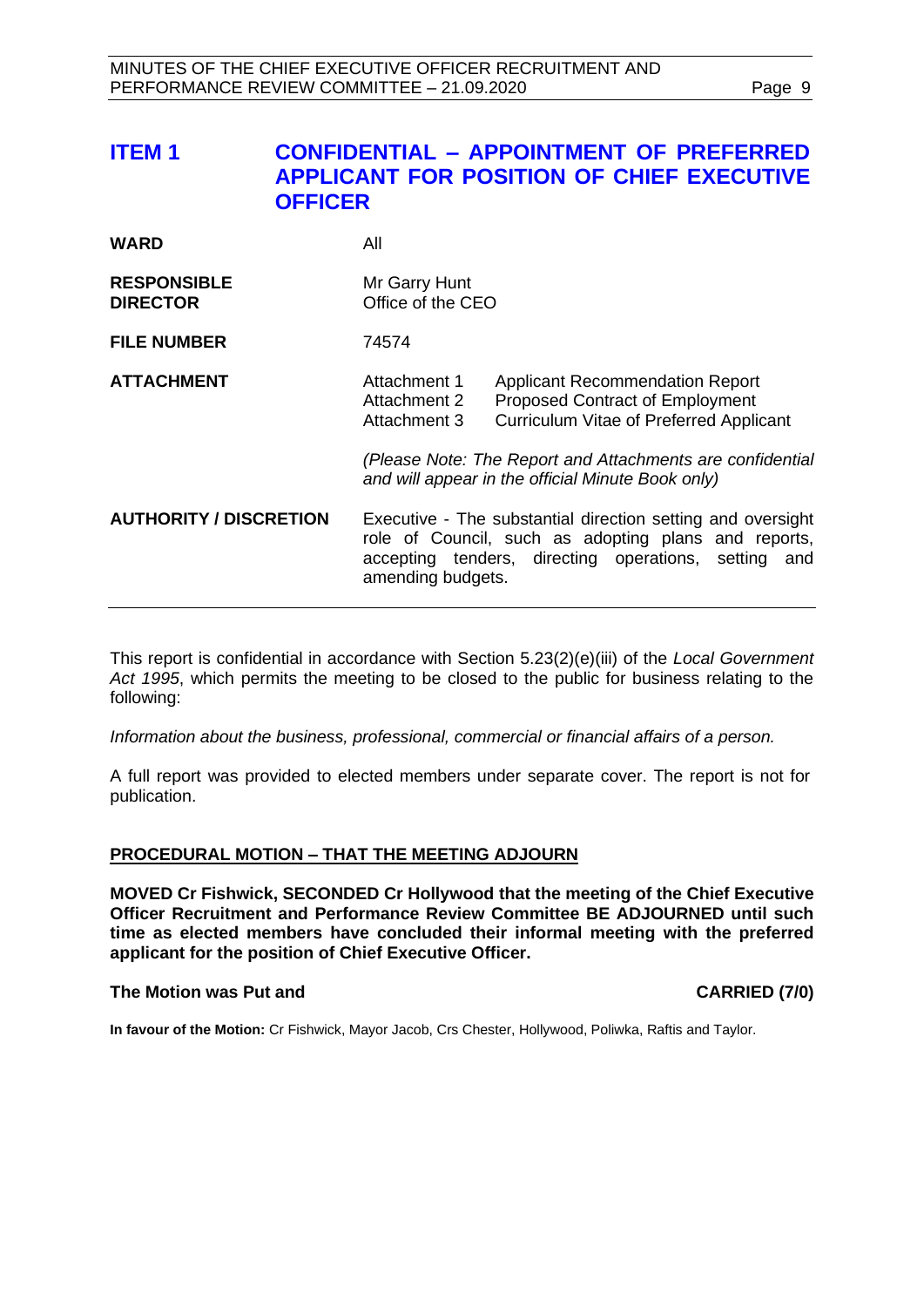The meeting ADJOURNED at 6.13pm on 21 September 2020 with the following committee members being present at that time:

> Cr Russ Fishwick, JP Mayor Hon. Albert Jacob, JP Cr John Chester Cr Kerry Hollywood Cr Russell Poliwka Cr John Raftis Cr Philippa Taylor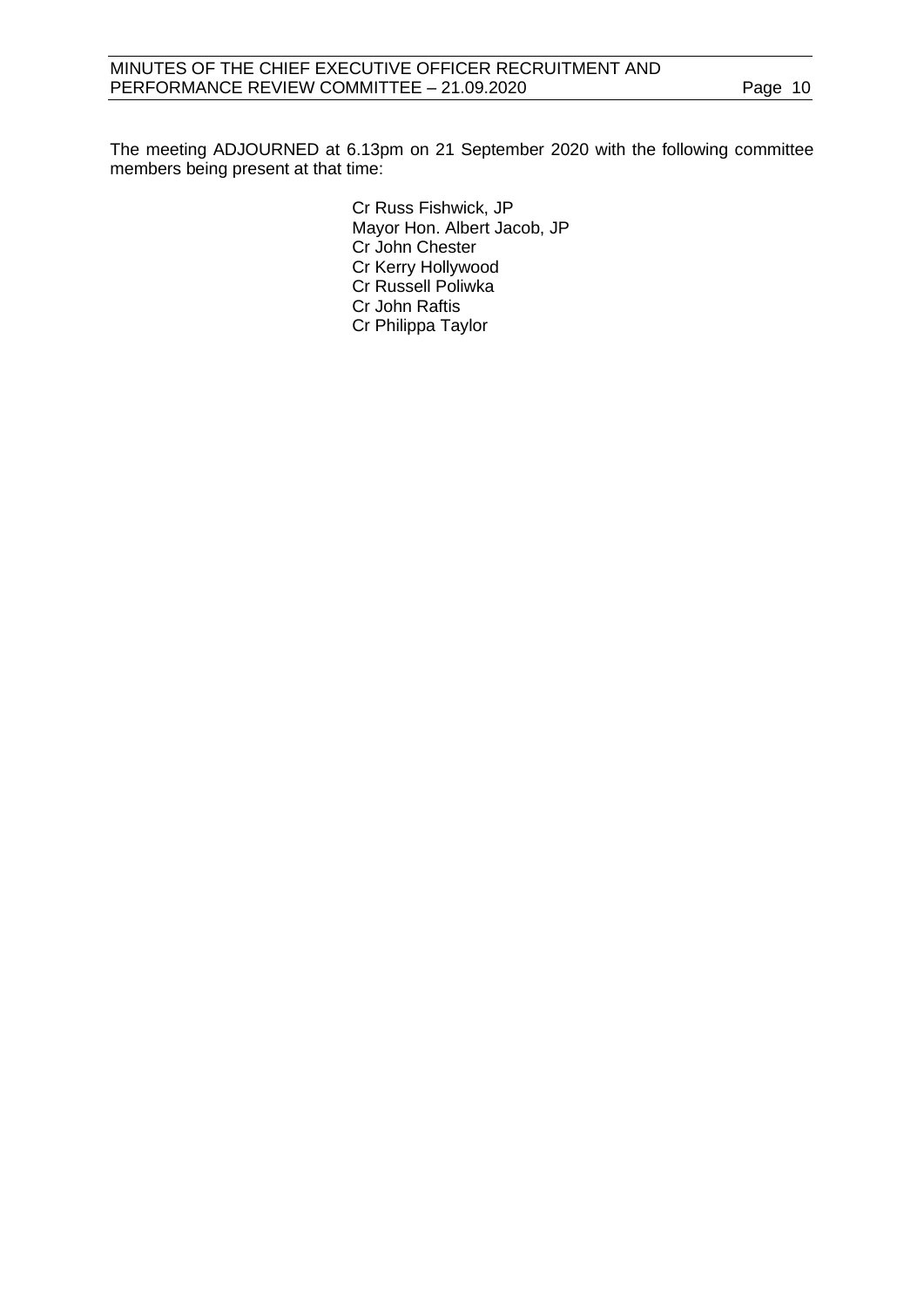# <span id="page-10-0"></span>**RESUMPTION OF MEETING**

Following the informal meeting between elected members and the preferred applicant for the position of Chief Executive Officer, the Presiding Member declared the **Chief Executive Officer Recruitment and Performance Review Committee** meeting **RESUMED** at 7.22pm on Monday 21 September 2020, the following persons being present:

# **ATTENDANCE**

# **Committee Members**

Cr Russ Fishwick, JP *Presiding Member* Mayor Hon. Albert Jacob, JP *Deputy Presiding Member* Cr John Chester Cr Kerry Hollywood Cr Russell Poliwka Cr John Raftis Cr Philippa Taylor

# **Observers**

Cr Suzanne Thompson Cr John Logan *until 7.39pm* Cr Tom McLean, JP Cr Christine Hamilton-Prime

# **Officers**

| Mr Garry Hunt      | <b>Chief Executive Officer</b>         |
|--------------------|----------------------------------------|
| Mr Glenn Heaperman | <b>Manager Human Resource Services</b> |
| Mr Brad Sillence   | <b>Manager Governance</b>              |

# **Guest**

Mr Geoff Blades **Partner**, Lester Blades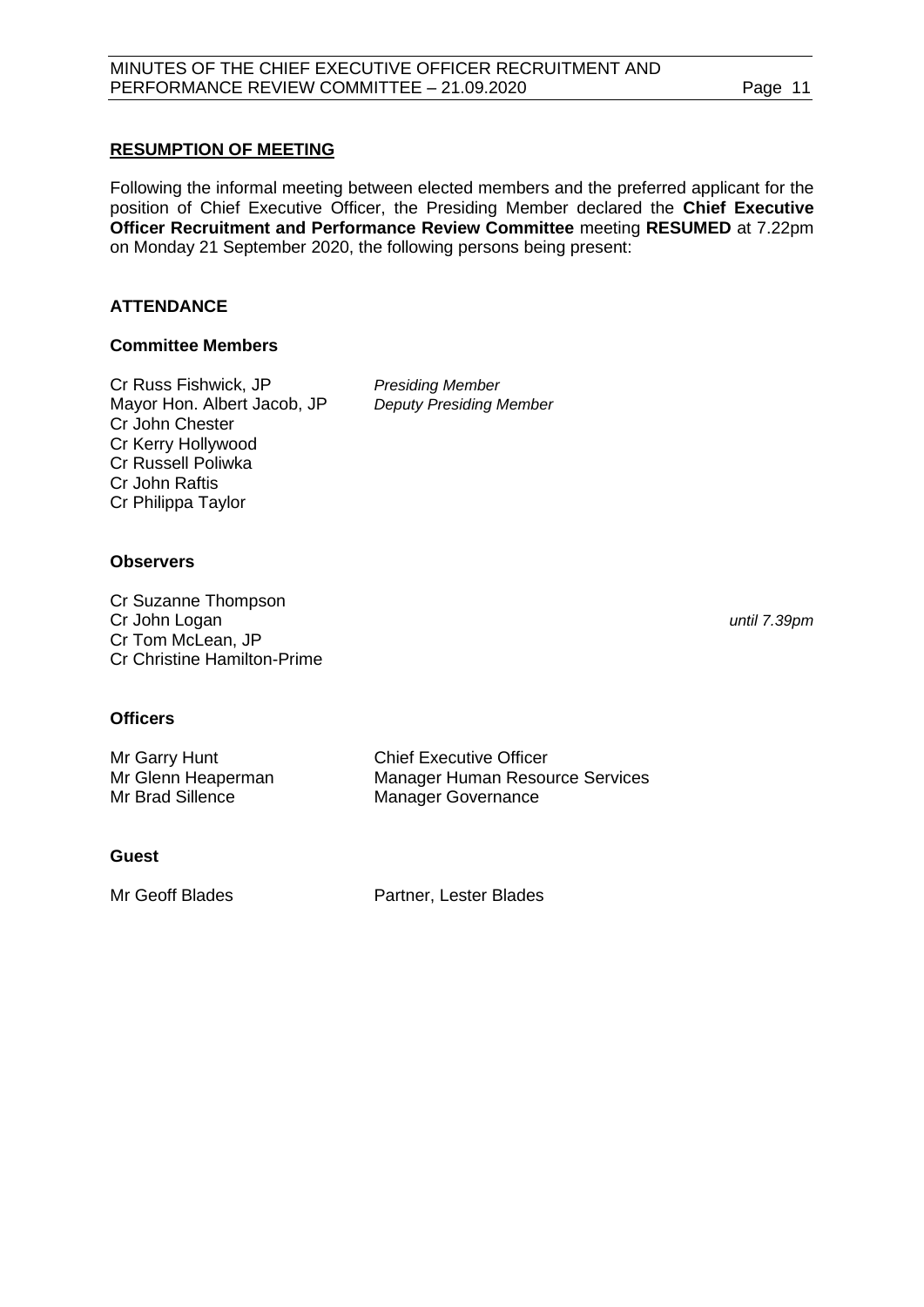# <span id="page-11-0"></span>**REPORTS**

# **Disclosures of interest affecting impartiality**

| <b>Name/Position</b>                                   | Cr Russ Fishwick, JP.                                                                                                |
|--------------------------------------------------------|----------------------------------------------------------------------------------------------------------------------|
| <b>Item No./Subject</b>                                | Item 1 - Confidential - Appointment of Preferred Applicant for                                                       |
|                                                        | Position of Chief Executive Officer.                                                                                 |
| <b>Nature of interest</b>                              | Interest that may affect impartiality.                                                                               |
| <b>Extent of Interest</b>                              | The preferred applicant is known to Cr Fishwick.                                                                     |
|                                                        |                                                                                                                      |
| <b>Name/Position</b>                                   | Mayor Hon. Albert Jacob, JP.                                                                                         |
| Item No./Subject                                       | Item 1 - Confidential - Appointment of Preferred Applicant for                                                       |
|                                                        | Position of Chief Executive Officer.                                                                                 |
| <b>Nature of interest</b>                              | Interest that may affect impartiality.                                                                               |
| <b>Extent of Interest</b>                              | The preferred applicant is known to Mayor Jacob.                                                                     |
|                                                        |                                                                                                                      |
| <b>Name/Position</b>                                   | <b>Cr John Chester.</b>                                                                                              |
| Item No./Subject                                       | Item 1 - Confidential - Appointment of Preferred Applicant for                                                       |
|                                                        | Position of Chief Executive Officer.                                                                                 |
| <b>Nature of interest</b><br><b>Extent of Interest</b> | Interest that may affect impartiality.                                                                               |
|                                                        | The preferred applicant is known to Cr Chester.                                                                      |
| <b>Name/Position</b>                                   | Cr Kerry Hollywood.                                                                                                  |
| <b>Item No./Subject</b>                                | Item 1 - Confidential - Appointment of Preferred Applicant for                                                       |
|                                                        | Position of Chief Executive Officer.                                                                                 |
| <b>Nature of interest</b>                              | Interest that may affect impartiality.                                                                               |
| <b>Extent of Interest</b>                              | The preferred applicant is known to Cr Hollywood.                                                                    |
|                                                        |                                                                                                                      |
|                                                        |                                                                                                                      |
| <b>Name/Position</b>                                   | Cr Tom McLean, JP.                                                                                                   |
| Item No./Subject                                       | Item 1 - Confidential - Appointment of Preferred Applicant for                                                       |
|                                                        | Position of Chief Executive Officer.                                                                                 |
| <b>Nature of interest</b>                              | Interest that may affect impartiality.                                                                               |
| <b>Extent of Interest</b>                              | The preferred applicant is known to Cr McLean.                                                                       |
|                                                        |                                                                                                                      |
| <b>Name/Position</b>                                   | Cr Philippa Taylor.                                                                                                  |
| Item No./Subject                                       | Item 1 - Confidential - Appointment of Preferred Applicant for                                                       |
|                                                        | Position of Chief Executive Officer.                                                                                 |
| <b>Nature of interest</b>                              | Interest that may affect impartiality.                                                                               |
| <b>Extent of Interest</b>                              | The preferred applicant is known to Cr Taylor.                                                                       |
| <b>Name/Position</b>                                   |                                                                                                                      |
| <b>Item No./Subject</b>                                | Mr Garry Hunt, Chief Executive Officer.<br>Item 1 - Confidential - Appointment of Preferred Applicant for            |
|                                                        | Position of Chief Executive Officer.                                                                                 |
| <b>Nature of interest</b>                              | Interest that may affect impartiality.                                                                               |
| <b>Extent of Interest</b>                              | The preferred applicant is known to Mr Hunt.                                                                         |
|                                                        |                                                                                                                      |
| <b>Name/Position</b>                                   | <b>Mr Garry Hunt, Chief Executive Officer.</b>                                                                       |
| <b>Item No./Subject</b>                                | Item 1 - Confidential - Appointment of Preferred Applicant for                                                       |
|                                                        | Position of Chief Executive Officer.                                                                                 |
| <b>Nature of interest</b>                              | Interest that may affect impartiality.                                                                               |
| <b>Extent of Interest</b>                              | Mr Hunt is the current Chief Executive Officer. His contract expires<br>on 18 December 2020 and is not an applicant. |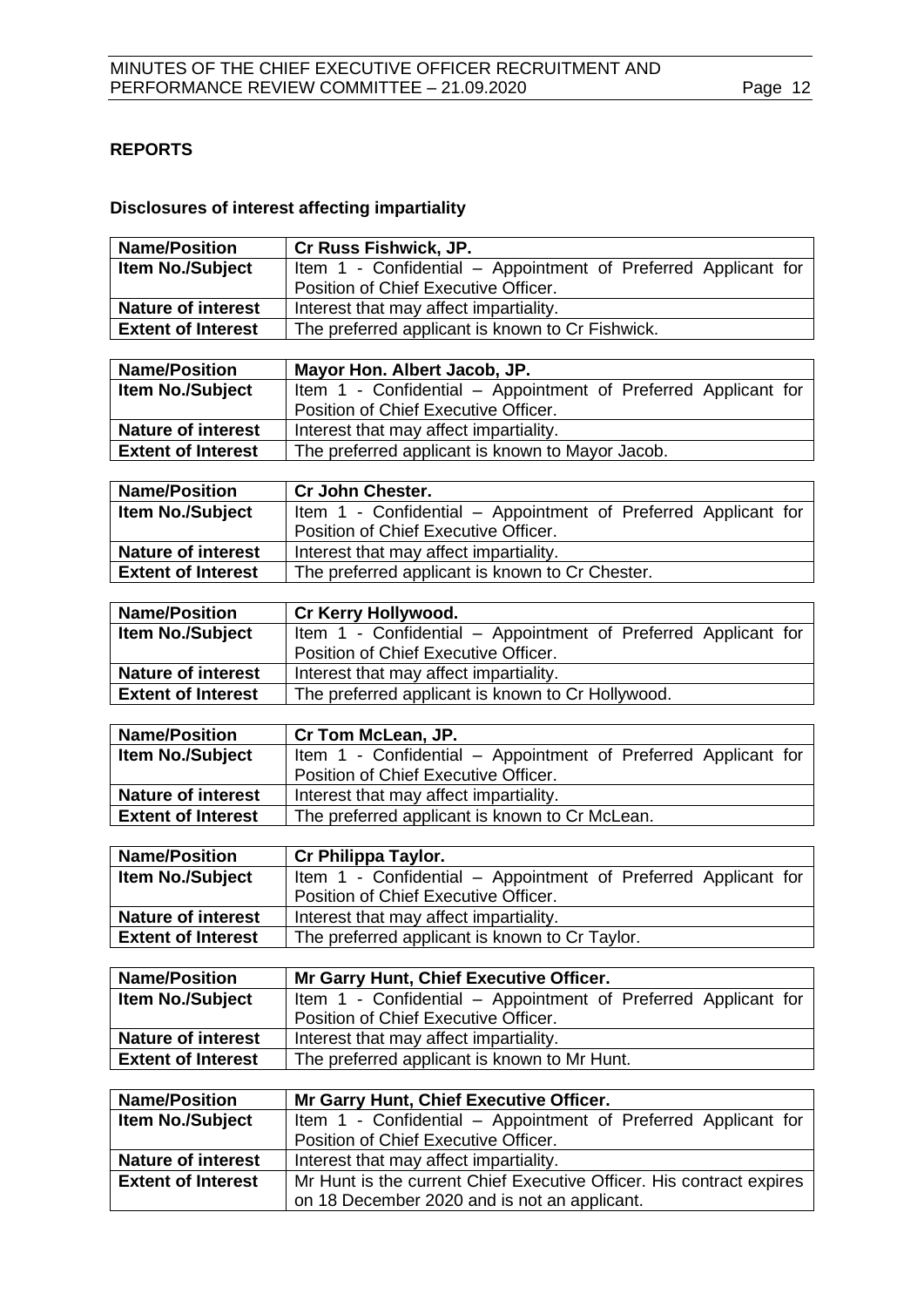<span id="page-12-0"></span>

| <b>ITEM1</b> | <b>CONFIDENTIAL - APPOINTMENT OF PREFERRED</b>   |
|--------------|--------------------------------------------------|
|              | <b>APPLICANT FOR POSITION OF CHIEF EXECUTIVE</b> |
|              | <b>OFFICER</b>                                   |

| <b>WARD</b>                           | All                                                                                                                                                                                              |                                                                                                                                    |
|---------------------------------------|--------------------------------------------------------------------------------------------------------------------------------------------------------------------------------------------------|------------------------------------------------------------------------------------------------------------------------------------|
| <b>RESPONSIBLE</b><br><b>DIRECTOR</b> | Mr Garry Hunt<br>Office of the CEO                                                                                                                                                               |                                                                                                                                    |
| <b>FILE NUMBER</b>                    | 74574                                                                                                                                                                                            |                                                                                                                                    |
| <b>ATTACHMENT</b>                     | Attachment 1<br>Attachment 2<br>Attachment 3                                                                                                                                                     | <b>Applicant Recommendation Report</b><br><b>Proposed Contract of Employment</b><br><b>Curriculum Vitae of Preferred Applicant</b> |
|                                       |                                                                                                                                                                                                  | (Please Note: The Report and Attachments are confidential<br>and will appear in the official Minute Book only)                     |
| <b>AUTHORITY / DISCRETION</b>         | Executive - The substantial direction setting and oversight<br>role of Council, such as adopting plans and reports,<br>accepting tenders, directing operations, setting and<br>amending budgets. |                                                                                                                                    |

This report is confidential in accordance with Section 5.23(2)(e)(iii) of the *Local Government Act 1995*, which permits the meeting to be closed to the public for business relating to the following:

*Information about the business, professional, commercial or financial affairs of a person.*

A full report was provided to elected members under separate cover. The report is not for publication.

*Cr Logan left the meeting room at 7.39pm.*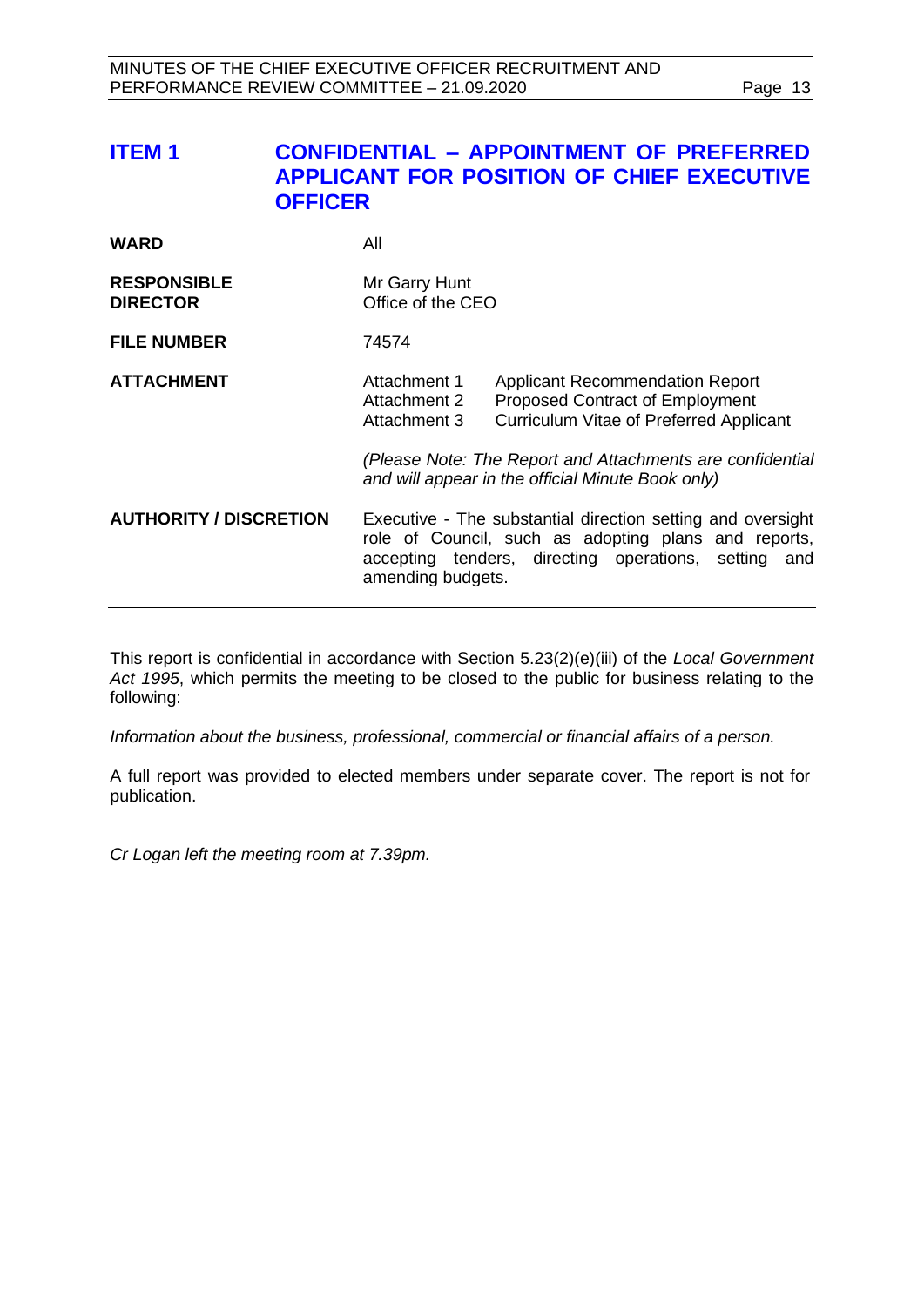**MOVED Mayor Jacob, SECONDED Cr Hollywood that Council:**

- **1 in accordance with section 5.36(2)(a) of the** *Local Government Act 1995*  **BELIEVES the Preferred Applicant No. 1 as detailed in this Report, is suitably qualified for the position of Chief Executive Officer;**
- **2 BY AN ABSOLUTE MAJORITY in accordance with section 5.36(2)(b) of the**  *Local Government Act 1995* **IS SATISFIED with the provisions of the proposed Chief Executive Officer Employment Contract, as detailed in Attachment 2 of this Report;**
- **3 in accordance with section 5.36(1)(a) of the** *Local Government Act 1995*  **EMPLOYS the Preferred Applicant No. 1 as detailed in this Report, to the position of Chief Executive Officer under the terms and conditions of the Chief Executive Officer Employment Contract as detailed in Part 2 above;**
- **4 AUTHORISES the Mayor and Director Corporate Services to execute the Chief Executive Officer Employment Contract detailed in Part 2 above, on behalf of the City pursuant to section 9.49B of the** *Local Government Act 1995,* **and authorises the Common Seal to be affixed.**

### **The Motion was Put and CARRIED (7/0)**

**In favour of the Motion:** Cr Fishwick, Mayor Jacob, Crs Chester, Hollywood, Poliwka, Raftis and Taylor.